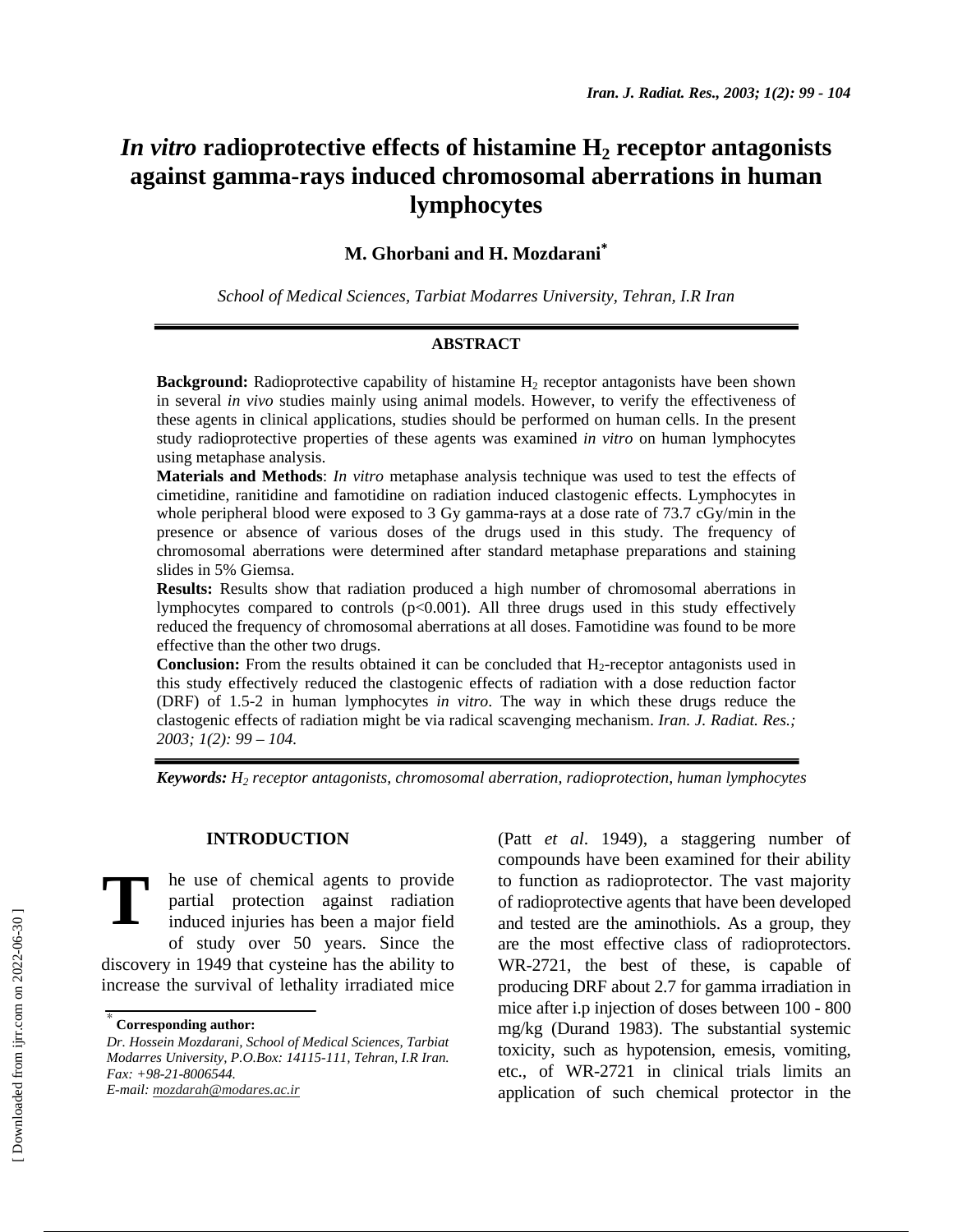treatment of cancer (Murray 1996). For these reasons the search for more effective and less toxic radioprotectors has spurred interest in the development of different compounds. The radioprotective effects of structurally different flavonoids (Castillo *et al.* 2000, Koleva *et al.* 2002) and 2-iminothiazolidine derivatives have been investigated recently against gamma irradiation in mice (Hosseinimehr *et al.* 2001, 2002). These compounds although toxic, did not produce a significant DRF (DRF  $<$ 1.5).

Since a wide variety of immunomodulators both naturally occurring and synthetic show as potential adjuncts to therapeutic and radioprotector regimens, we used cimetidine which is a potent immunomodulator and used clinically for peptic ulcer treatment (Bardhan 1981) against mouse lymphoid tissue injuries following whole body gamma irradiation in our early studies (Mozdarani and Vessal 1993). This investigation was then extended to other histamine  $H<sub>2</sub>$  receptor antagonists, ranitidine and famotidine which similar to cimetidine are used clinically for peptic ulcer treatment. All these studies were performed using *in vivo* system. It was shown that cimetidine, ranitidine, and famotidine produced a DRF of 1.5 to about 2 against gamma rays induced micronuclei in mouse bone marrow erythrocytes (Mozdarani and Gharbali 1993, Shahidi and Mozdarani 2003).

The present study was conducted using metaphase analysis technique in order to examine the effects of histamine  $H_2$  receptor antagonists on reducing gamma rays induced clastogenic effects *in vitro* on human lymphocytes. The main objectives of this study was to show the effect of *in vivo* metabolism of drugs in radioprotection and also to assess the effects seen in mouse cellular system in a human cell for future clinical trials.

### **MATERIALS AND METHODS**

Heparinized blood samples were obtained from healthy male donors with no drug or radiation treatment last one month prior to sampling. 0.4 ml of whole blood was cultured in 4.5 ml RPMI-1640 (Sigma) medium supplemented with 15% foetal calf serum (Sigma), antibiotics (Penicillin, 100 iu/ml and Streptomycin, 100  $\mu$ g/ml) and L-glutamine. Cell cultures were initiated with addition of 0.1 ml of phytohemaglutinin (PHA) (Gibco-BRL) at a final concentration of 5  $\mu$ g/ml as mitogen to each culture vessel after drug and radiation treatment.

Cimetidine and famotidine (Guden Ritcher, Hungary) and ranitidine (Rambaspy, Spain), provided by the Chemidarou Co. in Tehran were diluted in physiologic serum. Lymphocytes were treated with various doses (10-200 µmol/L) of drugs 1 h prior to irradiation with 3 Gy gamma rays generated by a Co-60 source (Teratron, Canada) at a dose rate of 73.7 cGy/min. All blood samples were irradiated in the presence or absence of drugs 1 hour prior to the addition of PHA, i.e. lymphocytes of the whole blood were irradiated at G0 phase of the cell cycle. Drug dose of 100 µmol/L used in this study was similar to the dose used in two different studies (Ching *et al*. 1994, Lappena *et al.* 1994) to verify the radical scavenging properties of these drugs. Forty-eight hours after culture initiation  $0.2 \mu$  g/ml colchicine (Sigma) was added to the cultures for 2 hours to arrest cells at metaphase. Cells were harvested and exposed to hypotonic solution (KCl, 0.075 M) for 10 minutes, then fixed in Carnoy's fixative (3:1 v/v methanol: Glacial acetic acid). Slides were prepared using air drying technique and stained in 5% Giemsa solution (Merck). 200 mitoses were analysed for the presence or absence of chromosomal aberrations for each treatment. Lesions were classified according to the international system of cytogenetic nomenclature for acquired chromosome aberrations (ISCN 1985). Major chromosomal aberrations observed in this study were of chromosome types including isochromatid gaps, isochromatid breaks and chromosomal exchanges, mainly of dicentric type. The frequency of isochromatid gaps were too low (about 1-1.5%) to be considered for statistical analysis. The significance of any inter-group differences in the number of chromosomal aberrations was statistically evaluated by one-way analysis of variance and student's *t-test*.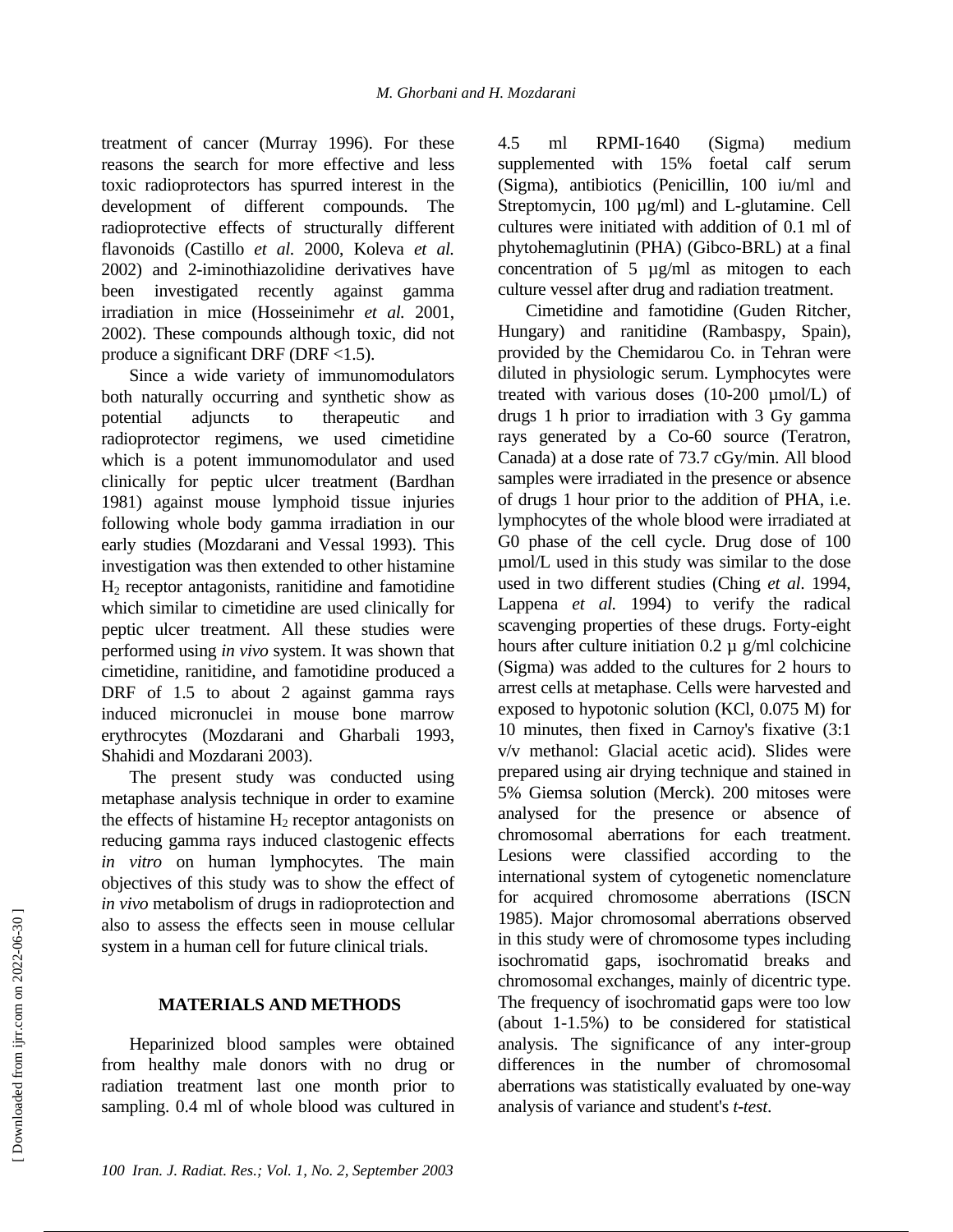### **RESULTS**

Results obtained in this study are summarized in table 1 and shown in figure 1. As seen, 3 Gy gamma rays effectively induced chromosomal aberrations mainly of exchange (dicentric) type  $(64.4$  versus 0 in control) ( $p<0.001$ ). Treatment of lymphocytes with cimetidine, ranitidine and famotidine alone did not produce chromosomal aberrations. Pre-treatment of lymphocytes with cimetidine reduced the frequency of chromosomal aberrations and it was more pronounce for a dose of 100 µmol/L with a DRF of 1.43 (figure 1) (p<0.05). Similar effect was observed for cells pre-treated with ranitidine and famotidine. Dose reduction factor calculated for ranitidine range from 1.37 to 1.5. The overall effect of ranitidine at all dose ranges used in this study was slightly more than cimetidine but statistically not significant (table 1, figure 1). There was not a significant difference between the DRF produced by different doses (10- 200 µmol/L) of ranitidine. Famotidine was found more effective than the other two, producing DRF of 1.95 (table 1). All drugs effectively reduced the frequency of gamma ray induced chromosomal aberrations with DRF of  $1.45 - 1.95$  (figure 1).

**Table 1:** Percentage of chromosomal aberrations in human lymphocytes following gamma irradiation in the absence or presence of various doses of cimetidine (CIM), ranitidine (RAN) and famotidine (FAM). At least 200 cells were scored for each treatment.

| <b>Treatment</b>           | % Chromosomal aberrations |                |                  | <b>Total aberrations</b><br>$\frac{6}{9}$ |
|----------------------------|---------------------------|----------------|------------------|-------------------------------------------|
|                            | <b>Isogaps</b>            | <b>Breaks</b>  | <b>Exchanges</b> | excluding isogaps                         |
| Control                    | 1                         | $\Omega$       | $\Omega$         | $\boldsymbol{0}$                          |
| Solvent control            | $\mathbf{0}$              | $\theta$       | $\mathbf{0}$     | $\mathbf{0}$                              |
| Cimetidine alone           | $\Omega$                  | $\overline{0}$ | $\overline{0}$   | $\boldsymbol{0}$                          |
| Ranitidine alone           | $\Omega$                  | $\mathbf{0}$   | $\boldsymbol{0}$ | $\mathbf{0}$                              |
| Famotidine alone           | $\mathbf{0}$              | $\mathbf{0}$   | $\overline{0}$   | $\mathbf{0}$                              |
| Gamma-rays 3 Gy            | 1.5                       | 24             | 40.5             | 64.5                                      |
| $\gamma$ + CIM 10 µM       | 1.5                       | 14.5           | 39.5             | 54                                        |
| $\gamma$ + CIM 28 $\mu$ M  | $\overline{0}$            | 15.5           | 35               | 50.5                                      |
| $\gamma$ + CIM 100 µM      | 0.5                       | 11.5           | 33               | 45                                        |
| $\gamma$ + CIM 200 µM      | $\mathbf{0}$              | 13.5           | 38               | 51.5                                      |
| $\gamma$ + RAN 10 $\mu$ M  | $\overline{4}$            | 10             | 35               | 45                                        |
| $\gamma$ + RAN 28 µM       | $\Omega$                  | 7.5            | 39.5             | 47                                        |
| $\gamma$ + RAN 100 µM      | $\Omega$                  | 6              | 37               | 43                                        |
| $\gamma$ + RAN 200 µM      | $\boldsymbol{0}$          | 15.5           | 29               | 44.5                                      |
| $\gamma$ + FAM 10 $\mu$ M  | 0.5                       | 11.5           | 37.5             | 49                                        |
| $\gamma$ + FAM 28 $\mu$ M  | $\mathbf{0}$              | 13.5           | 29.5             | 43                                        |
| $\gamma$ + FAM 100 $\mu$ M | 1                         | 12.5           | 20               | 32.5                                      |
| $\gamma$ + FAM 200 $\mu$ M | 1                         | 11             | 26               | 37                                        |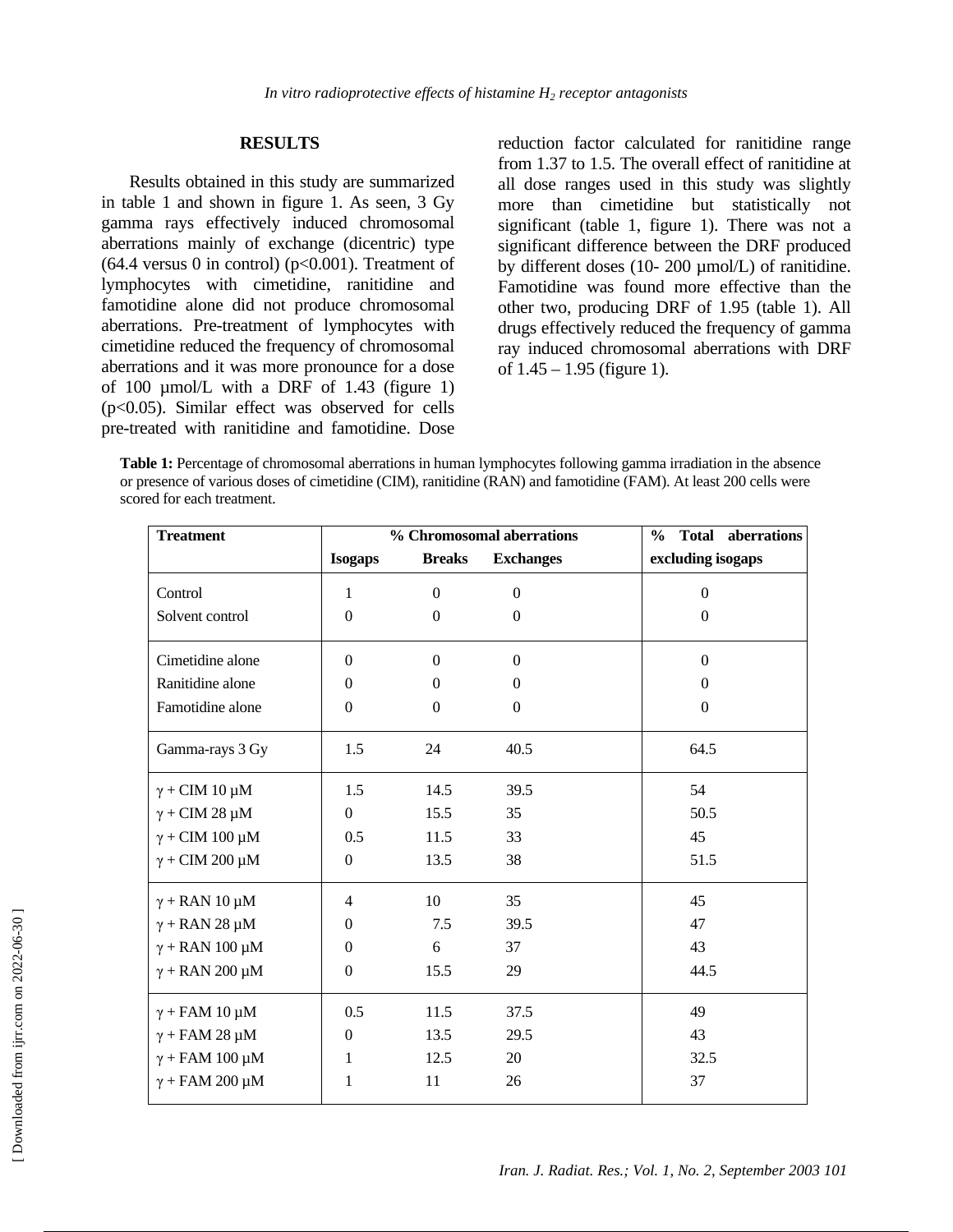

**Figure 1.** Dose reduction factors calculated for different doses of cimetidine, ranitidine and famotidine when used in combination with 3 Gy gamma rays. All doses indicated are in  $\mu$ mol/L.

### **DISCUSSION**

Results of these experiments show clearly that histamine  $H_2$  receptor antagonists are potent radioprotectors when used *in vitro*.

For clinical treatment of peptic ulcer, histamine  $H_2$  receptor antagonists such as cimetidine, ranitidine and famotidine are used (Freston 1982, Parsons and Lewin 1991). Apart from their capability for gastric acid suppression and the pepsin secretion (Lipsy *et al*. 1990), most of them are potent hydroxyl radical scavengers (Ching *et al*. 1993). Ching *et al.* (1994) showed these compounds are good scavengers of HOCl produced by neutrophyls via the oxidation of Clby neutrophil derived myeloperoxidase and H2O2 can rapidly attack and oxidize a wide range of biologically relevant molecules (Halliwell and Gutteridge 1989). Radiation chemical studies have shown that free radicals are primarily responsible for the indirect effects of radiation. These drugs when applied *in vivo* also showed radioprotective effect on mouse bone marrow erythrocytes. Cimetidine was found more effective when used *in vivo* (Mozdarani and Gharbali 1993). This effect might be due to the augmentation of the proliferative capacity of lymphocytic cells by cimetidine (Giffored *et al.* 1983). This and many other investigations indicate that administration of cimetidine before irradiation leads to the inhibition of T suppressor cells and increases the proliferation of CD4<sup>+</sup> lymphocytes. This process causes production of glutathione reductase and catalase enzymes which prevents DNA damage and eventually reduced the clastogenic effects of radiation (Mozdarani and Gharbali 1993, Mozdarani 1996, Mozdarani and Khoshbin-Khoshnazar 1998). Therefore cimetidine reduces clastogenic effects of radiation via a radical scavenging mechanism through enzyme catalysis. However nearly similar DRF was obtained both *in vitro*  $(-1.4)$  and *in vivo*  $(1.6)$  might be indicative of potential radioprotectve effects of cimetidine.

Ranitidine and famotidine do not have immunomodulatory role in the body, but it was shown that these drugs are potent radical scavengers of oxygen radicals (Lappena *et al.* 1994). *In vitro* effects of all drugs were similar to *in vivo*, implying that very low level of drugs reach to the bone marrow system, while the drugs are totally present in the cellular environment *in vitro* at the time of irradiation. Reduction of the frequency of chromosomal aberrations in lymphocytes indicate that all drugs might reduce the clastogenic effect of radiation via radical scavenging mechanism and famotidine is more effective than the other two histamine  $H<sub>2</sub>$  receptor antagonists studied in this research (figure 1). These findings are in accord with the report of Lappena *et al.* (1994), although nearly similar DRF is produced by cimetidine and ranitidine. They showed that these drugs scavenge hydroxyl radical (OH˚ ) with a very high rate constant, which is about 10 fold higher than that of the specific scavenger "manitol", for famotidine  $(1.7 \times$  $10^{10}/\text{mol/s}$  and cimetidine  $(1.6\times10^{10} \text{ mol/s})$ ; ranitidine displaying a rate constant of  $7.5 \times 10^{-9}$ / mol/s. These OH˚ scavenging effect was also found to be significant at 100 µmol/l concentration for famotidine, cimetidine and ranitidine respectively (Lappena *et al.* 1994). Based on their study on HOCl scavenging properties of these drugs, Ching *et al.* (1994) concluded that the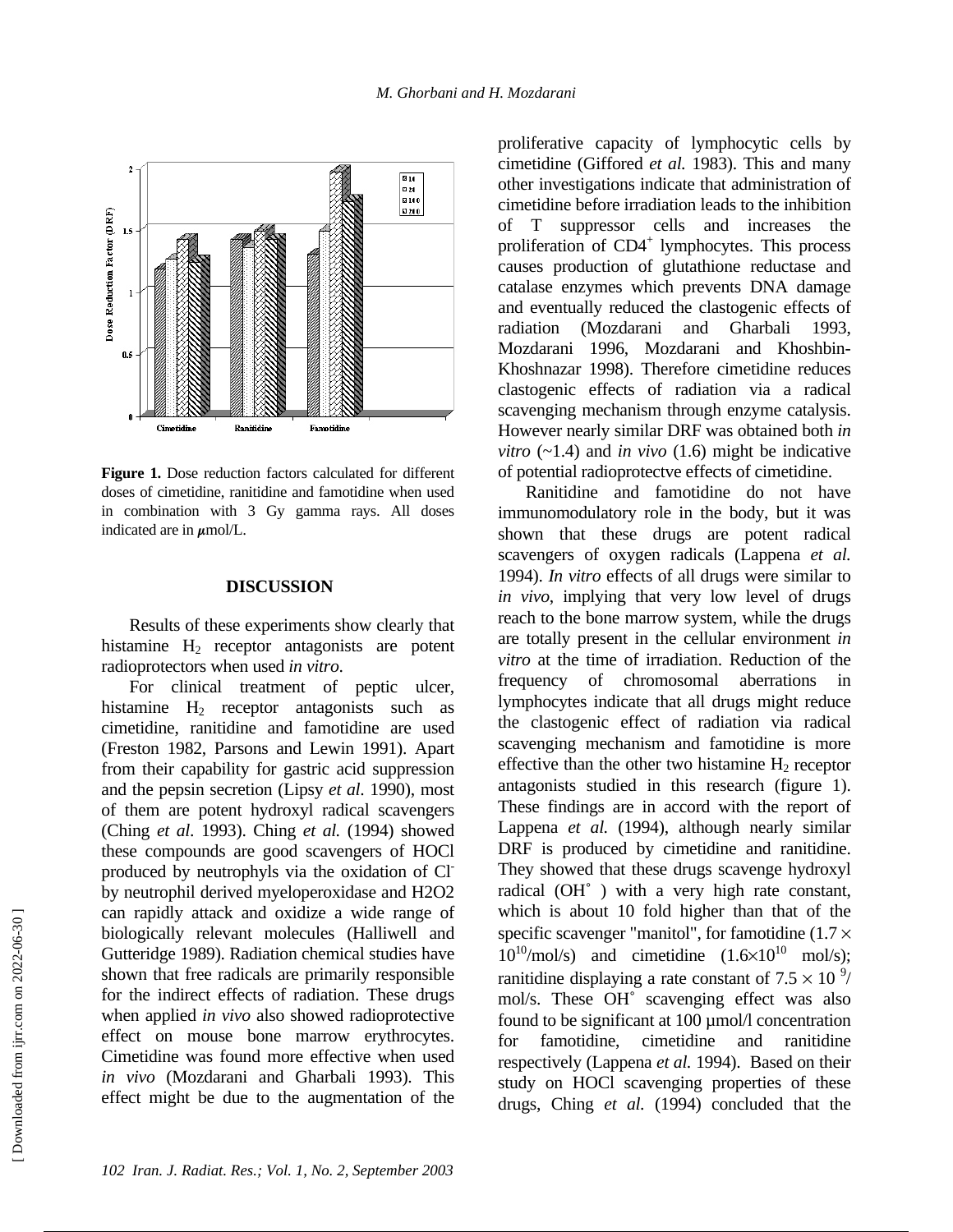presence of sulphur atom in the compound is important for their scavenging activity (figure 1).

A radioprotective drug or regimen that is to be used by radiotherapy patients, radiation workers or personnel in a nuclear battlefield should meet several criteria. It should provide significant protection to reduce the effects of radiation at least by a DRF>1.5 and the drug should be easily self administered. Relatively long term protection is necessary for a practical drug.

All histamine  $H_2$  receptor antagonists studied in this investigation have routine and wide spread clinical use for peptic ulcer treatment with no apparent side effects at doses much higher than therapeutic levels and are administered orally. These drugs are widely available and chemically stable and also not too expensive. These features make these drugs suitable candidates for being used as chemical radioprotectors especially for radiotherapy patients who are at risk of bone marrow damage.

### **ACKNOWLEDGEMENT**

*This work was supported in part by the Tarbiat Modarres University Research Council.* 

#### **REFERENCES**

- Bardhan K.D. (1981). Histamine H2 receptor antagonists: in Perspective in duodenal ulcer; 2nd ed., Smith *et al.* (eds.), Hertfordshire: pp: 73-84.
- Castillo J., Gracia O.B., Lorente J. (2000). Antioxidant activity and radioprotective effects against chromosomal damage induced in vivo by X-rays of flavan-3-ols (procyanidins) from grapes seeds (Vitis Vinifera): Comparative study versus other phenolic and organic compounds. *J. Agrc. Food Chem ., 48: 1738–1745.*
- Ching T.L., Haenen G.R.M.M., Bast A. (1993). Cimetidine and other H2 receptor antagonists as powerful hydroxyl radical scavengers. *Chem. Biol. Interact., 86: 119–127.*
- Ching T.L., Jong J.D., Bast A. (1994). Structural characteristics of histamine H2 receptor antagonists

that scavenge hypochlorous acid. *Eur. J. Pharm., 268: 89-93.* 

- Durand R.E. (1983). Radioprotection by WR2721 in vivo at low oxygen tension: implication for its mechanisms and actions. *Br. J. Cancer, 47: 387- 392.*
- Freston J.W. (1982). Cimetidine. I. Developments, pharmacology, and efficacy. *Ann. Intern. Med., 97: 537-580.*
- Gifford, R.R.M. and Vallera, D.A. (1983). Cimetidine induced augmentation of cell mediated cytotoxicity following in vitro and in vivo treatment. *Federation Pro., 39: 924.*
- Halliwell B. and Gutteridge J.M.C. (1989). Free radicals in biology and medicine. Oxford: Clarendon Press.
- Hosseinmehr S.J., Shafiee A., Mozdarani H., Akhlaghpour S. (2001). Radioprotective effects of 2-iminothiazolidine derivatives against lethal doses of gamma radiation in mice. *J. Radiat. Res., 42: 401-408.*
- Hosseinmehr S.J., Shafiee A., Mozdarani H., Akhlaghpour S., Froughizadeh M. (2002). Radioprotective effects of 2-imino-3-[(chromone-2 yl)carbonyl] thiazolidines against lethal doses of gamma radiation in mice. *J. Radiat. Res., 43: 293- 300.*
- ISCN (1985). International system of cytogenetic nomenclature for acquired chromosome aberrations. Harnden D.G. and Klinger H.P. (eds.), Published in collaboration with Cytogenetic and Cell Genetics, Karger, pp: 66-73.
- Koleva I., Vanbeek T.A., Lissen J. P. (2002). Screening of plant extracts for antioxidant activity: a comparative study on three testing methods. *Phytochemical Anal., 13: 8-17.*
- Lapenna D., DEgioia S., Mezzetti A., Grossi L. (1994). H2 receptor antagonists are scavengers of oxygen radicals. *Exp. J. Clin. Invest., 24: 479-481.*
- Lipsy R.J., Fennerty B.F., Fagan T.C. (1990). Clinical review of histamine H2 receptor antagonists. *Arch. Int. Med., 150: 745–751.*
- Mozdarani H. and Vessal N.J. (1993). Cimetidine can modify the effects of whole body gamma irradiation on lymphohematopoetic systems. *Med. J. IR. Iran; 7: 95-99.*